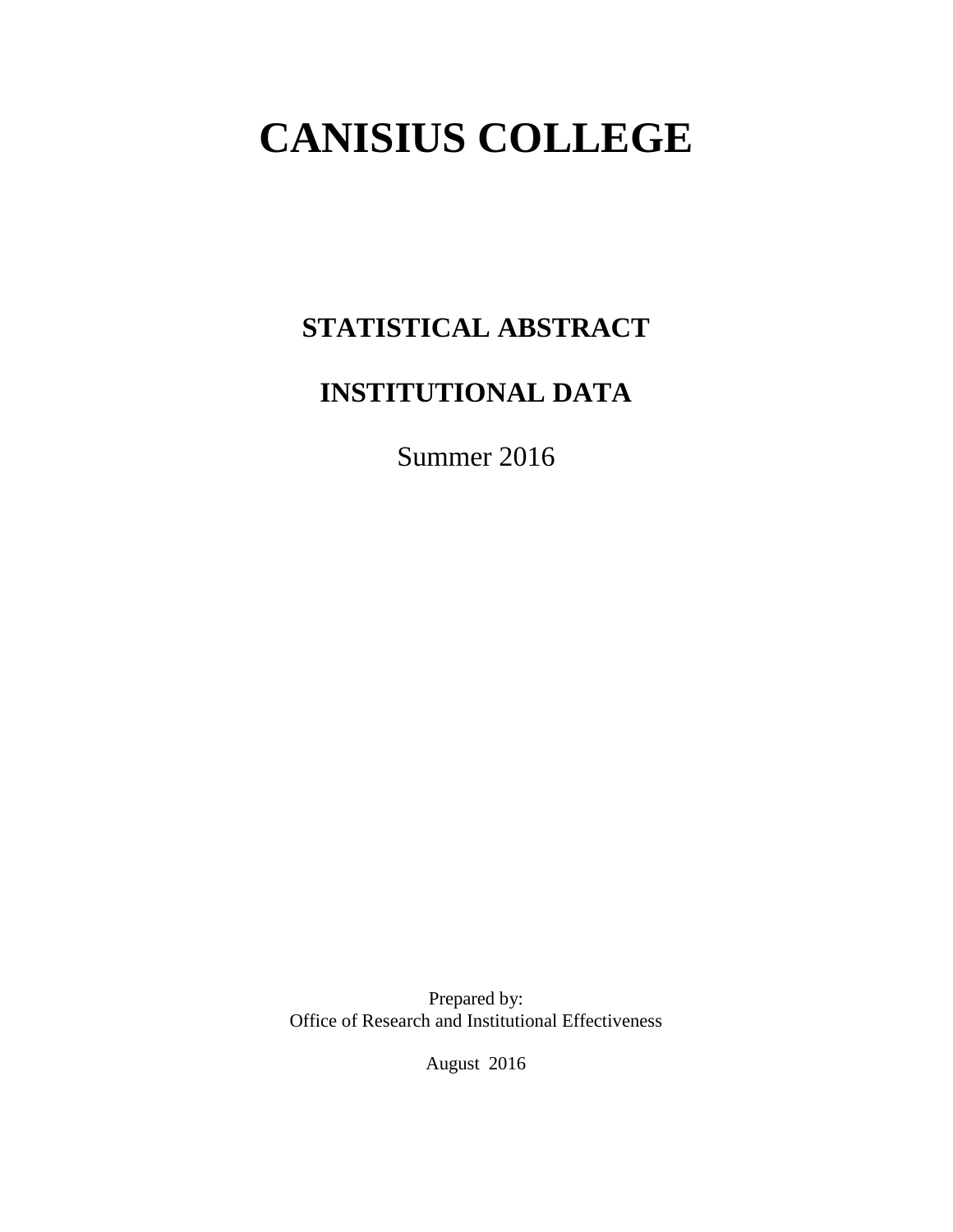# **Canisius College at a Glance**

|                                   | Undergrad | Graduate         | <b>Total</b> | <b>Enrollment by Ethnicity</b>        | <b>Number</b>   | Percentage |
|-----------------------------------|-----------|------------------|--------------|---------------------------------------|-----------------|------------|
| Enrollment, Summer 2016           | 341       | 797              | 1138         | Non-resident Alien                    | 49              | 4.3%       |
| Enrollment, Summer 2015           | 416       | 858              | 1274         | Hispanic/Latino                       | 46              | $4.0\%$    |
| Percent Change in Enrollment      | $-18%$    | $-7.1%$          | $-10.7%$     | American Indian/Alaska Native         | 3               | 0.3%       |
|                                   |           |                  |              | Asian                                 | 23              | 2.0%       |
| Number Full-time                  | 12        | 202              | 341          | <b>Black or African American</b>      | $\overline{94}$ | 8.3%       |
| Number Part-time                  | 329       | 595              | 924          | Native Hawaiian or Pacific Islander   |                 | 0.1%       |
|                                   |           |                  |              | White                                 | 792             | 69.6%      |
| Percent Full-time                 | 3.5%      | 25.3             | 30%          | Two or more races                     | 16              | 1.4%       |
| Percent Part-time                 | 96.5%     | 74.7%            | 70%          | Race/Ethnicity Unknown                | 114             | $10.0\%$   |
|                                   |           |                  |              | <b>Enroll.</b> by Entering CH Earned  |                 |            |
| Credit Hours Attempt. Summer 2016 | 1508      | 5065.5           | 6573.5       | 0 to 29                               | 54              | 4.7%       |
| Credit Hours Attempt. Summer 2015 | 1732.8    | 5489.5           | 7222.3       | 30 to 59                              | 70              | 6.2%       |
| Percent Change in CH Attempted    |           |                  |              | 60 to 89                              | $\overline{77}$ | 6.8%       |
|                                   |           |                  |              | 90 plus                               | 140             | 12.3%      |
| FTE, Summer 2016                  | 126       | 518              | 644          | Graduate                              | 797             | 70.0%      |
| FTE, Summer 2015                  | 144       | $\overline{565}$ | 709          |                                       |                 |            |
| Percent Change in FTE             | $-12.5%$  | $-8.3%$          | $-9.2\%$     | <b>Enrollment by Student Type</b>     |                 |            |
|                                   |           |                  |              | Undergraduate, Continuing, (1)Readmit | 298             | 26.2%      |
| <b>Enrollment by College</b>      |           |                  |              | UG High School(2) & Sum Honors (10)   | 12              | 1.1%       |
| College of Arts and Sciences      | 155       | 37               | 192          | Kings Pathway (2)                     | $\overline{2}$  | 0.2%       |
| School of Education & Human Serv. | 48        | $\overline{571}$ | 619          | Undergraduate, Transient              | $\overline{29}$ | 2.5%       |
| Wehle School of Business          | 97        | 189              | 286          | Graduate, Continuing/Re-admit         | 660             | 58.0%      |
| No College Designated             | 41        | $\Omega$         | 41           | Graduate, New First Time              | 121             | 10.6%      |
|                                   |           |                  |              | Grad, Transient & Visiting            | 16              | 1.4%       |
| <b>Enrollment by Gender</b>       |           |                  |              | <b>Enrollment by Residency</b>        |                 |            |
| <b>Percent Male</b>               | 49%       | 36.1%            | 40%          | Canadian                              | 14              | 1.2%       |
| <b>Percent Female</b>             | 51%       | 63.9%            | 60%          | International                         | 25              | 2.2%       |
|                                   |           |                  |              | New York Resident                     | 953             | 83.7%      |
| <b>Average Age</b>                | 20.8      | 30.1             | 27.4         | Out-of-state Resident                 | 138             | 12.1%      |
|                                   |           |                  |              | Unknown                               | 8               | 0.7%       |
| On-campus Resident                | 65        | 13               | 78           | <b>Receiving Federal Pell Grants</b>  | N/A in Summer   |            |
| <b>Percent Resident</b>           | 19%       | 1.6%             | 6.9%         |                                       |                 |            |
|                                   |           |                  |              |                                       |                 |            |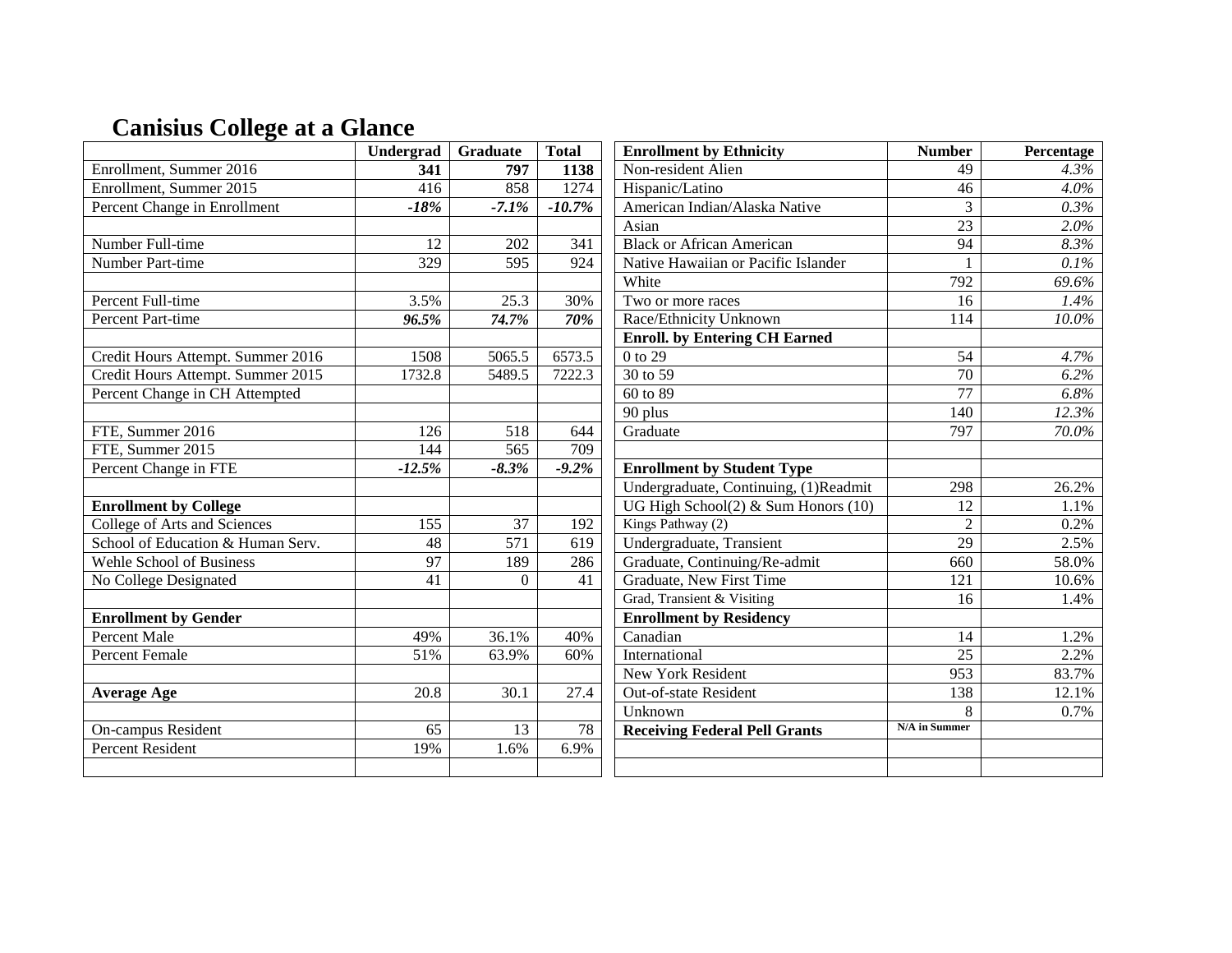### **ENROLLMENTS BY MAJOR**

\*Includes double counting

#### COLLEGE OF ARTS & SCIENCES

#### *Undergraduate Programs*

|                  | $\mathcal{L}$ . $\mathcal{L}$ . $\mathcal{L}$ . $\mathcal{L}$ . $\mathcal{L}$ . $\mathcal{L}$ . $\mathcal{L}$ . $\mathcal{L}$ . $\mathcal{L}$ . $\mathcal{L}$ . $\mathcal{L}$ . $\mathcal{L}$ . $\mathcal{L}$ . $\mathcal{L}$ . $\mathcal{L}$ . $\mathcal{L}$ . $\mathcal{L}$ . $\mathcal{L}$ . $\mathcal{L}$ . $\mathcal{L}$ . $\mathcal{L}$ . $\mathcal{L}$ . |                |
|------------------|-----------------------------------------------------------------------------------------------------------------------------------------------------------------------------------------------------------------------------------------------------------------------------------------------------------------------------------------------------------------|----------------|
| Code             | Major                                                                                                                                                                                                                                                                                                                                                           | Count          |
| ABEC             | <b>Animal Behavior</b>                                                                                                                                                                                                                                                                                                                                          | 11             |
| <b>AHM</b>       | <b>Art History</b>                                                                                                                                                                                                                                                                                                                                              | 1              |
| <b>ANT</b>       | Anthropology                                                                                                                                                                                                                                                                                                                                                    | $\overline{2}$ |
| <b>BCH</b>       | Biochemistry                                                                                                                                                                                                                                                                                                                                                    | $\overline{3}$ |
| BIF              | <b>Bioinformatics</b>                                                                                                                                                                                                                                                                                                                                           | 0              |
| $\overline{BIO}$ | Biology                                                                                                                                                                                                                                                                                                                                                         | 37             |
| <b>CHM</b>       | Chemistry                                                                                                                                                                                                                                                                                                                                                       | 1              |
| <b>CHMA</b>      | Chemistry, ASC Certified                                                                                                                                                                                                                                                                                                                                        | $\overline{0}$ |
| <b>CHMH</b>      | <b>Chemistry, Health Professions</b>                                                                                                                                                                                                                                                                                                                            | $\overline{3}$ |
| CLS              | Classics                                                                                                                                                                                                                                                                                                                                                        | 1              |
| <b>CLSG</b>      | Classics, Greek                                                                                                                                                                                                                                                                                                                                                 | $\overline{0}$ |
| <b>COM</b>       | <b>Communication Studies</b>                                                                                                                                                                                                                                                                                                                                    | 23             |
| <b>CRJ</b>       | <b>Criminal Justice</b>                                                                                                                                                                                                                                                                                                                                         | 12             |
| <b>CRWT</b>      | <b>Creative Writing</b>                                                                                                                                                                                                                                                                                                                                         | 3              |
| <b>CSC</b>       | Computer Science (BA)                                                                                                                                                                                                                                                                                                                                           | $\overline{5}$ |
| <b>CSC1</b>      | Computer Science (BS)                                                                                                                                                                                                                                                                                                                                           | $\overline{0}$ |
| <b>DMA</b>       | Digital Media Arts                                                                                                                                                                                                                                                                                                                                              | 10             |
| <b>ECON</b>      | Economics                                                                                                                                                                                                                                                                                                                                                       | 4              |
| <b>EN32</b>      | Pre-Engineering 3+2                                                                                                                                                                                                                                                                                                                                             | 0              |
| <b>ENG</b>       | English                                                                                                                                                                                                                                                                                                                                                         | 5              |
| <b>ENGR</b>      | Pre-Engineering                                                                                                                                                                                                                                                                                                                                                 | 1              |
| <b>ENV</b>       | <b>Environmental Sciences</b>                                                                                                                                                                                                                                                                                                                                   | $\overline{3}$ |
| <b>EUR</b>       | <b>European Studies</b>                                                                                                                                                                                                                                                                                                                                         | $\frac{2}{2}$  |
| <b>EVST</b>      | <b>Environmental Studies</b>                                                                                                                                                                                                                                                                                                                                    |                |
| <b>FRC</b>       | French                                                                                                                                                                                                                                                                                                                                                          | $\overline{0}$ |
| GER              | German                                                                                                                                                                                                                                                                                                                                                          | 5              |
| <b>HIS</b>       | <b>History</b>                                                                                                                                                                                                                                                                                                                                                  | 4              |
| <b>INT</b>       | <b>International Relations</b>                                                                                                                                                                                                                                                                                                                                  | 5              |
| <b>JRN</b>       | Journalism                                                                                                                                                                                                                                                                                                                                                      | $\overline{c}$ |
| LAS              | Latin American Scholar                                                                                                                                                                                                                                                                                                                                          | $\overline{0}$ |
| <b>MAT</b>       | <b>Mathematics</b>                                                                                                                                                                                                                                                                                                                                              | 3              |
| <b>MATS</b>      | Mathematics & Statistics                                                                                                                                                                                                                                                                                                                                        | $\overline{0}$ |
| <b>MLSC</b>      | <b>Medical Laboratory Science</b>                                                                                                                                                                                                                                                                                                                               | 1              |
| <b>MUS</b>       | Music                                                                                                                                                                                                                                                                                                                                                           | 1              |
| <b>MUSP</b>      | Music Performance                                                                                                                                                                                                                                                                                                                                               | $\overline{0}$ |
| PHI              | Philosophy                                                                                                                                                                                                                                                                                                                                                      | $\overline{0}$ |
| <b>PHIH</b>      | Philosopy Hypatian Scholar                                                                                                                                                                                                                                                                                                                                      | 2              |
| <b>PHY</b>       | Physics                                                                                                                                                                                                                                                                                                                                                         | $\overline{0}$ |
| <b>PSC</b>       | <b>Political Science</b>                                                                                                                                                                                                                                                                                                                                        | 9              |
| <b>PSY</b>       | Psychology                                                                                                                                                                                                                                                                                                                                                      | 29             |
| <b>RST</b>       | <b>Religious Studies</b>                                                                                                                                                                                                                                                                                                                                        | 1              |
| <b>SOC</b>       | Sociology                                                                                                                                                                                                                                                                                                                                                       | 7              |
| <b>SPA</b>       | Spanish                                                                                                                                                                                                                                                                                                                                                         | 4              |
| SSC              | Social Sciences                                                                                                                                                                                                                                                                                                                                                 | $\overline{0}$ |
| TLS              | Technical/Liberal Studies                                                                                                                                                                                                                                                                                                                                       | 0              |
| <b>UND</b>       | Undecided                                                                                                                                                                                                                                                                                                                                                       | 4              |
| <b>URS</b>       | <b>Urban Studies</b>                                                                                                                                                                                                                                                                                                                                            | $\overline{0}$ |
| WSTC             | Women's Studies Certificate                                                                                                                                                                                                                                                                                                                                     | 0              |

#### *Graduate Programs*

| Code        | Maior                             | Count |
|-------------|-----------------------------------|-------|
| <b>ANZO</b> | <b>Anthrozoology</b>              | 20    |
| <b>ASNM</b> | Arts & Sciences, Non Matriculated |       |
| COM         | Communication & Leadership        |       |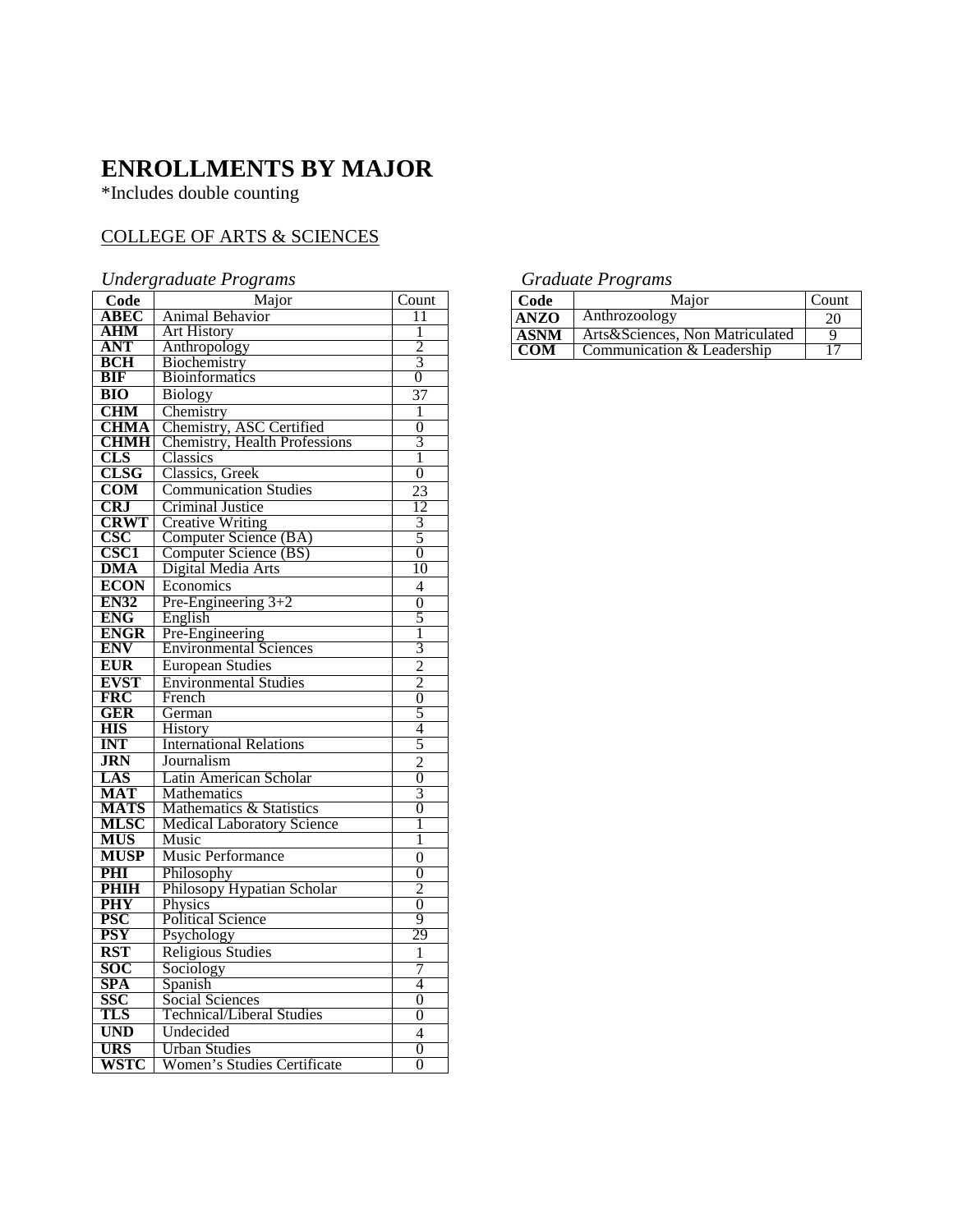# **ENROLLMENTS BY MAJOR Continued**

#### \*Includes double counting SCHOOL OF EDUCATION & HUMAN SERVICES

#### *Undergraduate Programs*

| Code            | Major                                    | Count          |
|-----------------|------------------------------------------|----------------|
| <b>ATM</b>      | <b>Athletic Training</b>                 | 10             |
| <b>ECCH</b>     | Early Childhood/Childhood Education      | 4              |
| <b>EDAD</b>     | <b>Adolescent Education</b>              | $\overline{2}$ |
| <b>EDCH</b>     | Childhood Education                      | 0              |
| <b>EDEC</b>     | Early Childhood Education                | $\Omega$       |
| <b>HEWE</b>     | Health & Wellness                        | 16             |
| <b>HUSR</b>     | <b>Human Services</b>                    | 6              |
| PEHL            | <b>Physical/Health Education</b>         | $\overline{2}$ |
| <b>PESS</b>     | <b>Physical Education, Sport Studies</b> | $\theta$       |
| 1211ED          | <b>Physical Education, Birth-12</b>      | $\theta$       |
| PS <sub>1</sub> | <b>CC2CC-NCCC Radiologic Technology</b>  | 0              |
| PS5             | <b>CC2CC-GCC Respiratory Care</b>        | 0              |
| <b>PS15</b>     | <b>Professional Technical Studies</b>    | 0              |
| SPE1            | Special Education, Grades 1-6            | 3              |
| <b>SPEB</b>     | Special Childhood Education, Birth-2     | $\theta$       |
| SPMT            | <b>Sports Management</b>                 | 6              |

| Code                            | Major                                                  | Count                            |
|---------------------------------|--------------------------------------------------------|----------------------------------|
| <b>AUE</b>                      | <b>Adolescence Education</b>                           | 4                                |
| <b>CLMH</b>                     | <b>Clinical Mental Health Counseling</b>               | 48                               |
| <b>CMHC</b>                     | <b>Community Mental Health Counseling</b>              | 1                                |
| $\bf CSH$                       | Community & School Health                              | 12                               |
| $\overline{\text{CSP}}$         | <b>College Student Personnel</b>                       | 0                                |
| CUE                             | Childhood Urban Education                              | 10                               |
| ECU                             | <b>Early Childhood Education</b>                       |                                  |
| <b>EDA</b>                      | School/Administration Supervision                      | $rac{2}{5}$                      |
| <b>EDAD</b>                     | <b>Adolescent Education</b>                            | 2                                |
| <b>EDAO</b>                     | Ed Administration/Supervision Online                   | 25                               |
| <b>EDBM</b>                     | <b>Business &amp; Marketing Education</b>              | $\overline{0}$                   |
| <b>EDCH</b>                     | <b>Childhood Education</b>                             | $\overline{0}$                   |
| <b>EDD</b>                      | Deaf Education                                         | $\overline{0}$                   |
| EDD1                            | Deaf Education, Grades 1-6                             | $\overline{2}$                   |
| EDD7                            | Deaf Education, Grades 7-12                            | $\overline{0}$                   |
| <b>EDDI</b>                     | Differentiated Instruction                             | 26                               |
| <b>EDG</b>                      | <b>General Education</b>                               | 0                                |
| EDN                             | General Education, Non-matriculated                    | 17                               |
| <b>EDT</b>                      | Ed Tech & Emerging Media                               | 15                               |
| EDT <sub>2</sub>                | Ed Tech & Emerging Media                               | 3                                |
| <b>HHP</b>                      | Health & Human Performance                             | 14                               |
| <b>HIT</b>                      | <b>Health Information Technology</b>                   | 8                                |
| <b>LTCY</b>                     | Literacy Education                                     | 9                                |
| <b>MCXT</b>                     | Middle Childhood Extension                             | $\overline{3}$                   |
| <b>MSA</b>                      | Sport Administration                                   | 12                               |
| <b>NDEG</b>                     | Non Degree                                             | $\overline{0}$                   |
| <b>NTR</b>                      | <b>Applied Nutrition</b>                               | 11                               |
| <b>ONBE</b>                     | <b>Bilingual Education</b>                             | 3                                |
| <b>ONBS</b>                     | <b>Bilingual Special Education</b>                     | $\overline{0}$                   |
| <b>ONES</b>                     | Teaching English Second Language.                      | 59                               |
| <b>ONLT</b>                     | Literacy Education, On-line                            | 44                               |
| <b>ONPE</b>                     | Physical Education, On-line                            | 34                               |
| <b>ONSA</b>                     | Sports Administration, On-line                         | 55                               |
| <b>ONSB</b>                     | School Building Leadership, On-line                    | 71                               |
| <b>ONSD</b>                     | School District Leadership Online                      | 53                               |
| <b>OSBD</b>                     | School District Leadership, On-line                    | 1                                |
| <b>PEM</b>                      | <b>Physical Education</b>                              | 0                                |
| <b>PHED</b>                     | Physical Education, Birth-12                           | 8                                |
| <b>READ</b>                     | <b>Reading Certification</b>                           | $\overline{0}$                   |
| <b>RES</b>                      | <b>Respiratory Care</b>                                | 6                                |
| <b>RES1</b><br>RES <sub>2</sub> | Respiratory Care, Track 1<br>Respiratory Care, Track 2 | $\overline{0}$<br>$\overline{0}$ |
| <b>SAC</b>                      | School/Agency Counseling                               | 28                               |
| <b>SBDL</b>                     | <b>School Building District Leadership</b>             | 3                                |
| $\overline{\text{SBL}}$         | School Building Leadership                             | 6                                |
| SDL                             | School District Leadership                             | 5                                |
| <b>SPE</b>                      | Special Education / Teacher Ed                         | 8                                |
| <b>SPE1</b>                     | Special Education, Grades 1-6                          | $\overline{0}$                   |
| SPE7                            | Special Education, Adolescent                          | $\overline{0}$                   |
| <b>SPEA</b>                     | Special Education, Advanced                            | 0                                |
| SPM1                            | Special Education, Childhood                           | 3                                |
| SPM7                            | Special Education, Adolescent                          | 2                                |

#### *Graduate Programs*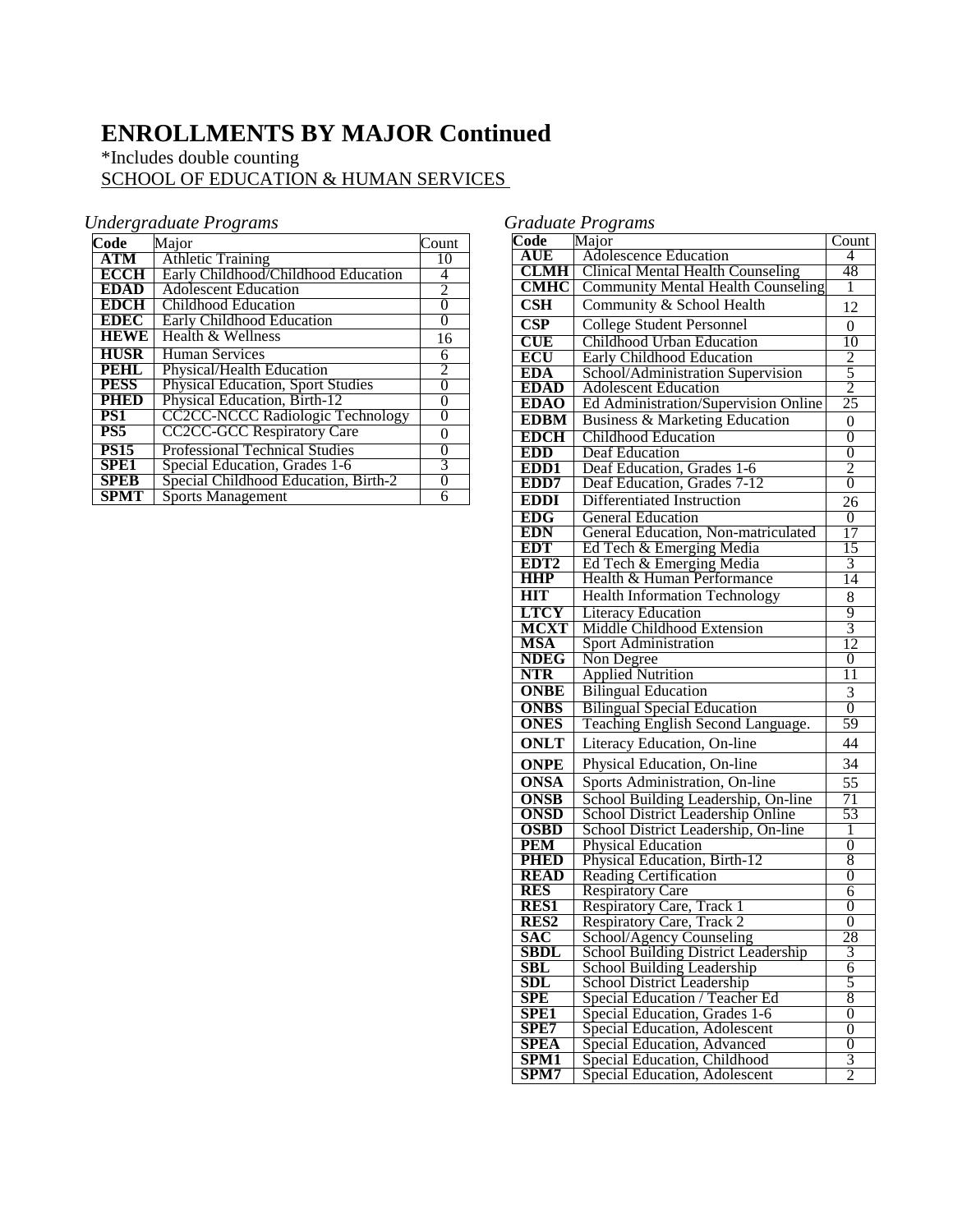# **ENROLLMENTS BY MAJOR Cont'd**

\*Includes double counting

#### WEHLE SCHOOL OF BUSINESS

#### *Undergraduate Programs*

| Code        | Major                                 | Count |
|-------------|---------------------------------------|-------|
| ACC         | Accounting                            | 28    |
| ACC1        | Accounting                            | 2     |
| ACC2        | Professional Accounting               |       |
| <b>AIS</b>  | <b>Accounting Information Systems</b> | 12    |
| <b>ECO</b>  | Economics                             | 15    |
| <b>ENT</b>  | Entrepreneurship                      | 3     |
| <b>FIN</b>  | Finance                               | 36    |
| <b>IBUS</b> | <b>International Business</b>         | q     |
| MGT         | Management                            | 16    |
| <b>MIS</b>  | <b>Information Systems</b>            |       |
| <b>MKT</b>  | Marketing                             |       |
| <b>UNBU</b> | <b>Undeclared Business</b>            |       |
|             | Undecided                             |       |

#### *Graduate Programs*

| Code        | Major                         | Count           |
|-------------|-------------------------------|-----------------|
| <b>BUNM</b> | Business, Non-matriculated    |                 |
| <b>INTB</b> | <b>International Business</b> |                 |
| <b>MBA</b>  | MBA, Part-Time Program        | 124             |
| MBA3        | Bachelors/MBA $3+2$           |                 |
| <b>MBAA</b> | MBA, Accounting 150 Hour      |                 |
| <b>MBAO</b> | MBA, One Year Program         | 22              |
| <b>MBAP</b> | MBA, Professional Accounting  | $\overline{26}$ |
| <b>MFA</b>  | Forensic Accounting           | 12              |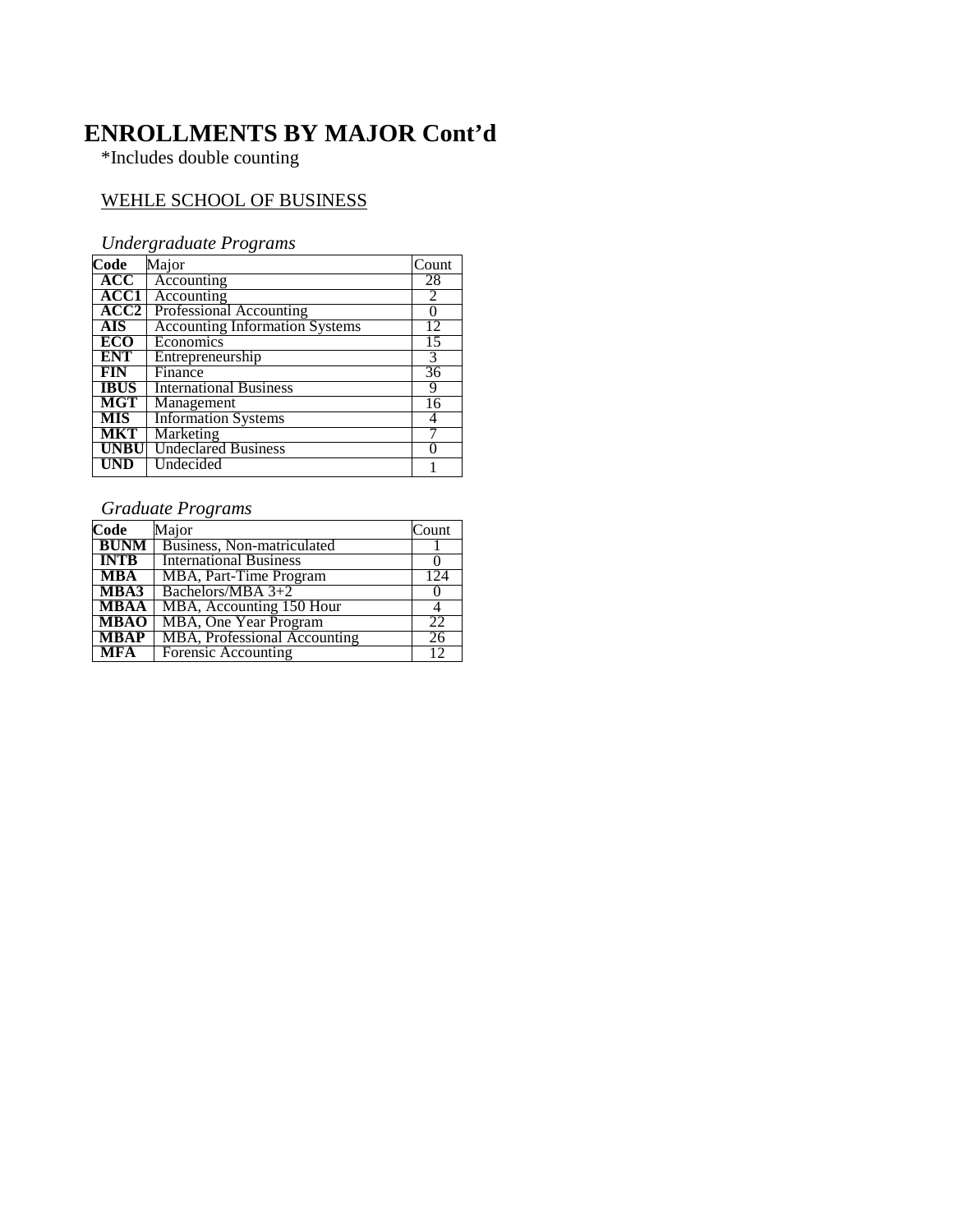# **CREDIT HOURS BY DEPARTMENT AND SCHOOL**

| <b>Department</b>            | Undergrad            | <b>Graduate</b>                                              | <b>Total</b>     | % of School                                               | % of College        |
|------------------------------|----------------------|--------------------------------------------------------------|------------------|-----------------------------------------------------------|---------------------|
| Animal Behavior              |                      | 81                                                           | 84               | $6.9\%$                                                   | 1.3%                |
| <b>Biology</b>               | 24                   |                                                              | 24               | $2.0\%$                                                   | $0.4\%$             |
| Chemistry                    | 96                   |                                                              | 96               | 7.9%                                                      | 1.5%                |
| Classics                     | $\Omega$             |                                                              | $\theta$         | $0.0\%$                                                   | $0.0\%$             |
| Communication Studies        | 108                  | 66                                                           | 174              | 14.3%                                                     | 2.7%                |
| <b>Computer Science</b>      | $\theta$             |                                                              | $\Omega$         |                                                           |                     |
| English                      | 240                  |                                                              | 240              | 19.7%                                                     | 3.8%                |
| Fine Arts                    | 102                  |                                                              | 102              | 8.4%                                                      | 1.6%                |
| History                      | 39                   |                                                              | 39               | $3.2\%$                                                   | $0.6\%$             |
| Mathematics & Statistics     | 12                   |                                                              | 12               | $1.0\%$                                                   | $0.2\%$             |
| <b>Military Science</b>      | $\theta$             |                                                              | $\theta$         | $0.0\%$                                                   | $0.0\%$             |
| <b>Modern Languages</b>      | 24                   |                                                              | 24               | 2.0%                                                      | 0.4%                |
| Philosophy                   | 81                   |                                                              | 81               | $6.6\%$                                                   | 1.3%                |
| Physics                      | 59                   |                                                              | 59               | 4.8%                                                      | $0.9\%$             |
| <b>Political Science</b>     | 9                    |                                                              | 9                | $0.7\%$                                                   | 0.1%                |
| Psychology                   | 120                  |                                                              | 120              | 9.8%                                                      | 1.9%                |
| Religious Studies & Theology | 129                  |                                                              | 129              | 10.6%                                                     | 2.0%                |
| Soc Anthro & Crim Justice    | 28                   |                                                              | 28               | 2.3%                                                      | 0.4%                |
| <b>Arts &amp; Sciences</b>   | 1074                 | 147                                                          | 1221             |                                                           | 19.1%               |
| Donomtmont                   | <b>I</b> Indonesia d | $C$ <sub>no</sub> $\frac{1}{2}$ <sub>120</sub> $\frac{1}{2}$ | $T_{\alpha}$ ial | $0/$ of $\mathcal{C}_{\alpha}$ and $\mathcal{C}_{\alpha}$ | $0/$ of $C_2$ llogo |

| <b>Department</b>                     | Undergrad | <b>Graduate</b> | <b>Total</b> | % of School | % of College |
|---------------------------------------|-----------|-----------------|--------------|-------------|--------------|
| Adolescence Education (1)             |           |                 |              |             |              |
| Counseling & Human Services           |           | 465             | 465          | $13.2\%$    | $7.3\%$      |
| Education $(1)$                       |           |                 |              |             |              |
| Graduate Education & Leadership       |           | 1762            | 1762         | 50.1%       | 27.6%        |
| Kinesiology                           | 60        | 689             | 749          | 21.3%       | 11.7%        |
| <b>Teacher Education</b>              | 57        | 201             | 258          | $7.3\%$     | 4.0%         |
| Office of Professional Studies (2)    |           | 280             | 280          | 8.0%        | $4.4\%$      |
| <b>Education &amp; Human Services</b> | 117       | 3397            | 3514         |             | 54.9%        |

| <b>Department</b>               | U <b>ndergrad</b> | <b>Graduate</b> | Total  | % of School | % of College |
|---------------------------------|-------------------|-----------------|--------|-------------|--------------|
| Accounting                      |                   |                 | 390    | 24.0%       | 6.1%         |
| Economics & Finance             | 75                | 355             | 430    | 26.5%       | 6.7%         |
| <b>Graduate Business</b>        |                   | 45.5            | 45.5   | 2.8%        | $0.7\%$      |
| Management                      | 24                | 387             |        | 25.3%       | 6.4%         |
| Marketing/Information Systems   | 54                | 294             | 348    | 21.4%       | 5.4%         |
| <b>Wehle School of Business</b> | 210               | 1414.5          | 1624.5 |             | 25.4%        |

**Note: Management includes International Business**

| <b>Department</b>       | ∪ndergrad. | Graduate | <b>Total</b> | % of School | % of College |
|-------------------------|------------|----------|--------------|-------------|--------------|
| Jnaffiliated            | 36         |          | 30           |             | 0.6%         |
| <b>CANISIUS COLLEGE</b> | 1437       | 4958.5   | 6395.5       |             |              |

- **(1) Starting in 201230 "Adolescence Ed" & "Education" are combined in "Teacher Education". Also note that "Graduate Education and Leadership included Sports Administration to 201410. After 201410 it is under Kinesiology.**
- **(2) Office of Professional Studies is a Department in Education and Human Service.**
- **(3) Counted as Unaffiliated if there is no designated Dept. or College; so in 201410 it includes 51 hrs of Unaffiliated Dept. from School of Arts & Sciences; and 23 hrs of unaffiliated with no college noted. Same process as used in 201310.**